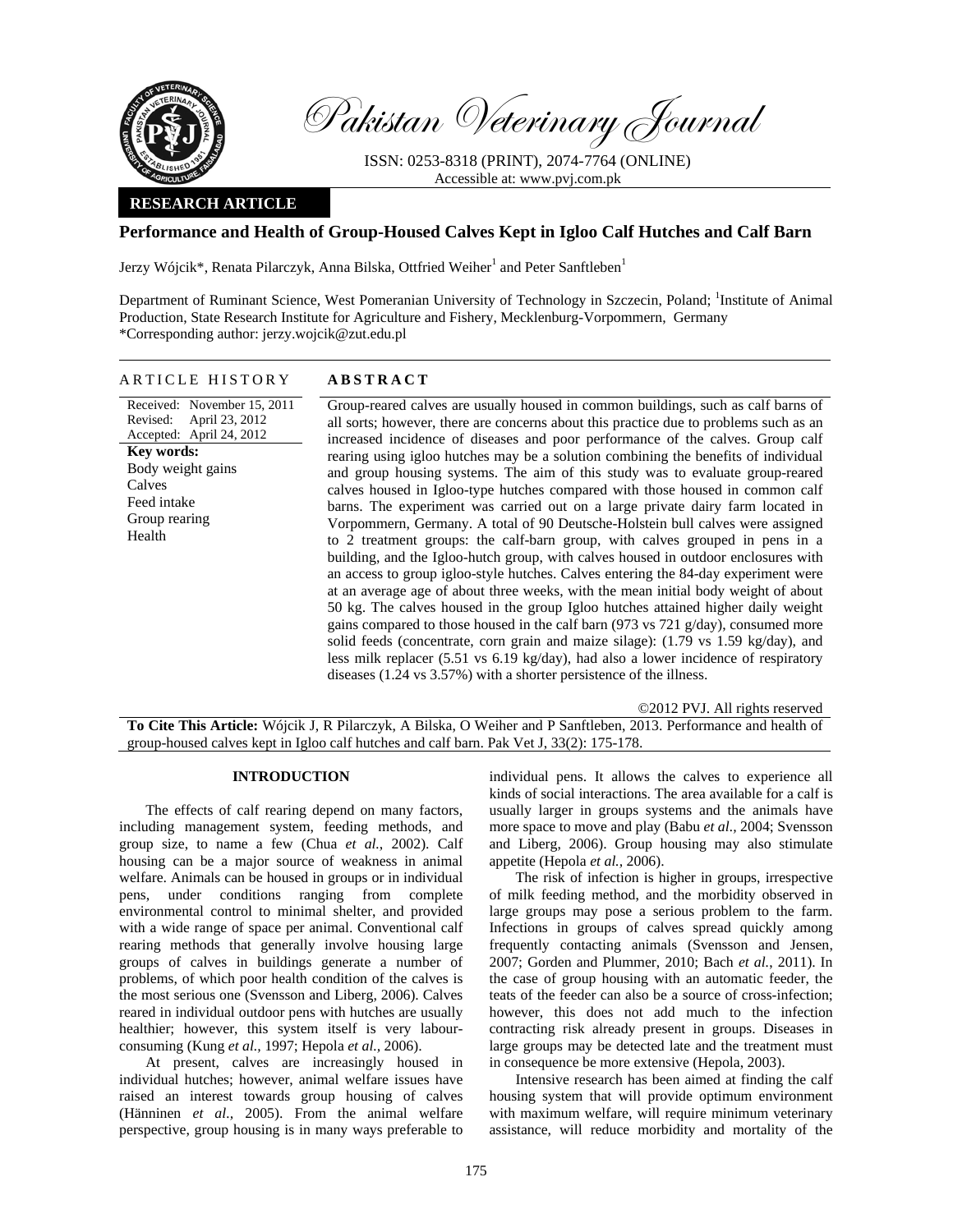calves, and will minimize labour consumption and costs in general (Huuskonen *et al.,* 2009; Bach *et al.*, 2010). There is also evidence that improperly managed group housing leads to increased morbidity and mortality, and reduces the overall efficiency of calf raising. Group rearing using igloo hutches may represent a solution that combines the benefits of individual and group housing of calves.

Group housing with igloo-type hutches has not been applied so far in combination with automatic feeding, although it may reduce morbidity and mortality of calves, may require less labor, and may improve the success of raising. All these possible benefits inspired us to experiment on group calf housing systems involving outdoor pens with igloo-type hutches, on the one hand, and a conventional calf barn, on the other.

#### **MATERIALS AND METHODS**

**Housing, animals and treatment routines:** The experiment was carried out on a large private dairy cattle farm in Vorpommern (Germany) in period from 20 June to 23 October. We used 90 Deutsche Holstein bull calves. They were approximately 3 weeks old on entering the experiment, with the mean body weight of about 50 kg. Using the analogues method, the calves were divided into the following groups, 45 calves each:

- 1. Calf barn group managed in group pens in a calf barn under conventional conditions;
- 2. Igloo hutch group housed outdoors with an access to group igloo-type calf hutches.

The calves originated from the same dairy farm and, after birth, were housed in individual pens. They were fed on the same diet of milk and colostrum until 2-3 weeks of age. The experiment lasted 84 days. Calves were housed in groups of 15 individuals.

The barn-group calves were housed in a wooden barn built on a concrete floor and concrete foundation of 1 m height. There were eight box stalls in the barn, separated by metal hurdles. Each stall was designed for 20 calves kept on deep straw bedding, which was replenished manually every day if needed and removed every second month. Each stall was equipped with mangers for provision of concentrate, silage, maize grain, and hay. Six stalls were equipped with automatic milk replacer feeders with two feeding points, one per stall. The calves were successively placed in each of three neighbouring stalls.

In the igloo hutch group, calves were housed outdoors on three large common yards, approx.  $150 \text{ m}^2$ each, attached to the northern wall of the calf barn. In each yard, animals had access to group igloo-type hutches made of three plastic steel-reinforced segments. Each hutch provided about 15  $m<sup>2</sup>$  of surface and was designed for a group of 20 calves. Its upper part contained four vent openings of 25 cm diameter each, with 12-cm high, steel internal air flow adjustment device. A part of the yard by the barn wall was under roof, and the floor of the roofed area, as well as inside the hutches, was densely bedded with straw. Mangers for concentrate, silage, maize grain, and hay were also placed under the roof, along with two milk replacer automatic feeders, each for two neighbouring pens with two separate feeding points.

In both groups, a computer-controlled automatic feeder dispensed individually programmed amounts of milk replacer. The calves were fitted with neck-strap transponders, which sent the data on the consumed amount of milk replacer to the computer each time the calf was present at the feeder. The data for the entire day remained in the memory for over 24 hours and were stored daily.

**Feed consumption control:** The feed, i.e. concentrate (pellets), silage, and maize corn, was fed fresh every morning to both groups of calves. Feed leftovers from the previous day were removed from the mangers and weighed. Solid feeds were weighed to an accuracy of 0.05 kg, except for hay, which was provided *ad libitum*. The amount consumed for each feed was determined for the entire group and the mean intake was calculated per calf for each day of the experiment.

The calves of both groups received the same solid and liquid feeds in terms of both quality and quantity. From the first day of the experiment, the animals of both groups had unrestricted access to concentrate mash, maize silage, maize grain, and meadow hay; water and salt licks were also available *ad libitum*. The components of the pellets were as follows: maize, barley, solvent-extracted rapeseed meal, rye, solvent-extracted soybean meal, dried grass, molasses, and mineral-vitamin supplements. However, milk replacer was limited to a maximum of 8.0 kg per calf per day. The liquid feed was fed from the first day of the experiment until 84 days of age. During the first eight days of the experiment, the amount of the liquid feed (38°C) increased gradually from 5.6 to 8.0 kg, i.e. by 0.7 kg per day. The calves were again gradually weaned from milk replacer starting from 70 days of age during the following 14 days, with the daily ration reduced by 0.6 kg each day. One kilogram of liquid feed contained 0.1 kg of powdered milk replacer composed of dried whey, powdered casein, partly de-sugared dried whey, animal and plant fat, soybean protein, dried yeast, and mineralvitamin supplements.

**Body weight gain:** In order to track the body weight and daily gains over the subsequent weeks of rearing, the calves were weighed fortnightly, between 9 a.m. and 11 a.m., to an accuracy of 0.1 kg, starting on the first day of the experiment.

**Health state:** Veterinary inspection was carried out every morning over the entire period of the experiment in order to evaluate the health state of calves. An experienced veterinarian classified the diagnosed diseases primarily by clinical symptoms, such as cough, cold, and diarrhoea, and graded the conditions as mild, medium, or severe. Body temperature was measured in severe cases. All deaths, morbid conditions, recommended treatments, as well as applied therapies were duly recorded. Diseases that affected the calves were divided into four groups:

- 1. Respiratory system diseases: pneumonias and common colds,
- 2. Alimentary tract diseases: diarrhoea of various origin, rumen perforation,
- 3. Lameness,
- 4. Other diseases: small injuries and bruises, omphalitis.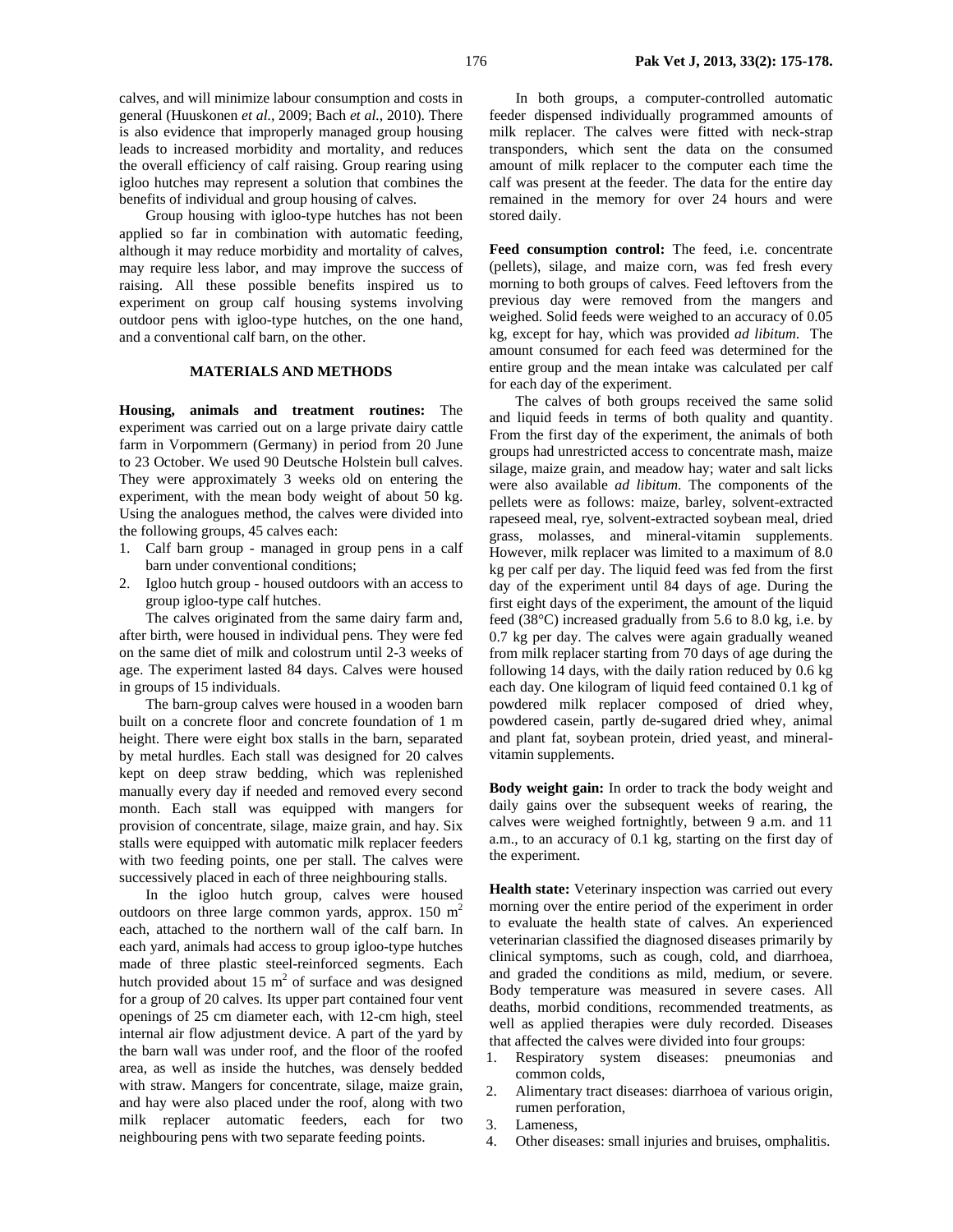Throughout the process of raising, the calves were also subjected to veterinary prophylactic measures.

**Statistical analysis:** The obtained data was analysed statistically by means of the STATISTICA 9.0. PL computer software using the t-test for the comparison of body weight gains and feed intake of calves between the calf barn and igloo hutch groups. Chi-square statistics was used to compare number of sick days and dead animals.

#### **RESULTS**

**Growth and feed intake:** The calves housed in group hutches were characterised by significantly  $(P<0.001)$ higher final weight and daily gains, by 20.5 kg and 252 g, respectively, as compared with those housed in the barn (Table 1). The average daily milk replacer intake was significantly higher (P<0.001) in the calf barn group, whereas the mean intake of concentrate per calf was significantly (P<0.001) higher in the igloo group.

**Health state:** Respiratory system diseases were most frequent, persisting for 135 days in the calf-barn group, or 3.57% in relation to the number of days of the experiment (Table 2). This period was shorter in the igloo-hutch group, 47 days and 1.24%, respectively (P<0.001). The total number of sick days, 163 days (4.31%), was considerably higher in the calf-barn group (P<0.001), whereas in the igloo-hutch group it was 77 days (2.04%). Whenever a calf of the igloo-hutch group was sick, it took it shorter to recover and the disease itself was much less severe, especially in the case of respiratory infections. This resulted in a considerably lower mortality rate in this group of calves; only 2 deaths (4.4%) were noted in the igloo-hutch group, whereas as many as 8 calves (17.8%) died in the barn group  $(P<0.05)$ .

| Table I: Effect of housing system on calf growth performance |  |
|--------------------------------------------------------------|--|
|--------------------------------------------------------------|--|

| Specification                         | Calf barn |                  | Igloo hutch P-value   |      |              |
|---------------------------------------|-----------|------------------|-----------------------|------|--------------|
|                                       | Mean      | SEM <sup>a</sup> | Mean SEM <sup>a</sup> |      |              |
| Age at entering the experiment        | 19.11     | .4               | 19.11                 | 1.15 | 1.00         |
| (days)                                |           |                  |                       |      |              |
| Initial body weight (kg)              | 50.82     | 1.18             | 50.62                 | 1.30 | 0.91         |
| Final body weight (kg)                | 111.57    | 4.21             | 132.09                | 2.98 | < 0.001      |
| Body weight gain (g/day)              | 721       | 41               | 973                   | 25   | < 0.001      |
| Milk replacer intake per calf         | 6.19      | 0.14             | 5.51                  |      | 0.15 < 0.001 |
| (kg/day)                              |           |                  |                       |      |              |
| Pelleted feed intake per I calf       | 0.87      | 0.06             | 1.23                  |      | 0.08 < 0.001 |
| (kg/day)                              |           |                  |                       |      |              |
| Maize silage intake per I calf        | 0.19      | 0.01             | 0.16                  | 0.01 | 0.12         |
| (kg/day)                              |           |                  |                       |      |              |
| Corn grain intake per 1 calf (kg/day) | 0.49      | 0.03             | 0.43                  | 0.03 | 0.13         |
| Total solid feed (concentrate, corn   | 1.59      | 0.05             | 1.79                  | 0.07 | < 0.05       |
| grain and maize silage) intake per I  |           |                  |                       |      |              |
| calf (kg/day)                         |           |                  |                       |      |              |

<sup>a</sup>Standard error of mean.

**Table 2:** Calf morbidity during the rearing period

|                             | Calf barn group Igloo hutch group |      |           |      |         |
|-----------------------------|-----------------------------------|------|-----------|------|---------|
| Specification               | number of                         | %    | number of | %    | P-value |
|                             | sick days                         |      | sick days |      |         |
| Respiratory system diseases | 135                               | 3.57 | 47        | 1.24 | < 0.001 |
| Digestive system diseases   | 19                                | 0.50 |           | 0.18 | < 0.05  |
| Lameness                    | 7                                 | 0.18 |           | 0.03 | < 0.05  |
| Other diseases              | ς.                                | 0.06 | 22        | 0.58 | < 0.001 |
| Total number of sick days   | 163                               | 4.31 | 77        | 2.04 | < 0.001 |
| Dead animals (n)            | 8                                 | 17.8 | າ         | 44   | < 0.05  |

### **DISCUSSION**

Diseases, more frequent and more persistent within the barn group, should probably be blamed for lower gains attained by the calves managed this way; however, lower consumption of concentrates (pellets in particular) may have also led to poorer growth of the calves housed in the building compared to those in the hutches. The calves in igloo-hutch group began feeding on solid feeds earlier and consumed larger amounts of these feeds. This also reduced the individual consumption of milk replacer, which can be considered as a positive effect, since it contributes to faster development of the alimentary tract of the ruminant.

Hill *et al.* (2007) noted that naturally ventilated calf housing in all weather conditions had a positive impact on feed intake and growth rate of young calves. The main advantages of hutch housing include: isolation, less pathogen loads, open ventilation and physical comfort of young calves. Moreover, the polyvinyl hutches are durable and easy to clean and maintain (Razzaque *et al.,* 2009).

In the study by Scott *et al.* (1993), calves housed in cold hutches consumed as much feed as those housed in buildings. On the other hand, Hepola *et al.* (2006) found no differences in feed intake between calves housed in groups in building and those housed outdoors with heated or unheated shelters. No differences were found in weight gains either. The group-housed calves started to take solid feeds sooner than those housed individually, with a higher consumption of milk, hay, and solid feed during the first 7 weeks. Terré *et al.* (2006) report that no differences were in final body weight and starter total dry matter intake between calves reared in individual pens and calves grouped in pens.

Although intensive milk feeding results in faster growth of the calf in the initial stage of rearing, it is inappropriate from both breeding and economic point of view. Hepola (2003) states that feeding calves too long with large amounts of milk may later bring a setback in growth due to a low solid feed intake. Also Franklin *et al.* (2003) have demonstrated that if feeding solid feeds, such as grain, starts sooner, provision of milk and milk replacers can be discontinued sooner as well, which reduces costs and labour without a compromise to the growth rate.

 In our study, respiratory tract diseases were most frequent, especially among the calves housed in the barn. We have also recorded higher mortality in this management system. Earlier studies have shown that the hutch calf management system is accompanied by lower calf morbidity and lower calf death rate as compared with calf-barn rearing (Esslemont and Kossaibati, 1996; Razzaque *et al.,* 2009).

Infectious diseases such as diarrhoea and respiratory diseases are the most frequent health disorders of calves during their first 3 months of life (Svensson *et al.,* 2006; Gulliksen *et al.,* 2009; Pourjafar *et al.,* 2011; Lorenz *et al.,* 2011a; 2011b). They are associated with mortality or lower growth rate and induce treatment costs. Enteric and respiratory pathogens can be transmitted via contacts between calves (Marcé *et al.*, 2010). Lundborg *et al.*